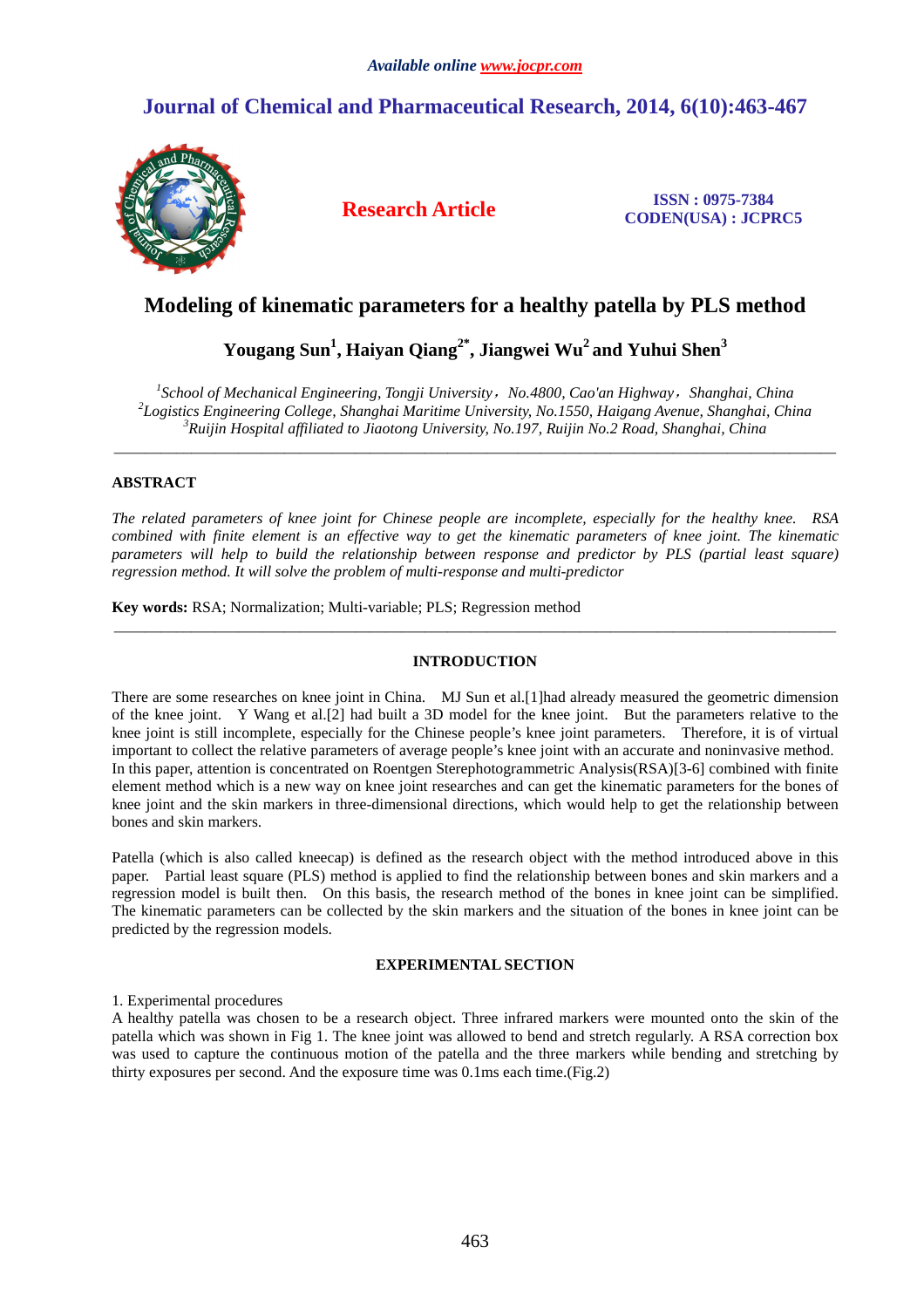

**Fig.1 position of the three infrared markers** 



**Fig.2 research object exposed by x ray.** 

The data for the experiment can be given as follows:

### **Table1 patella data (segment)**

| ۰a | -      | $\sim$ |
|----|--------|--------|
|    | -<br>◡ |        |

**Table2 data for the three infrared markers(segment)**

| Number | Marker <sub>1</sub> |            |         | Marker2                      |                  |         | Marker3    |           |         |
|--------|---------------------|------------|---------|------------------------------|------------------|---------|------------|-----------|---------|
|        | X(x)                | Y(x2)      | Z(x3)   | X(x4)                        | Y(x5)            | Z(x6)   | X(x7)      | Y(x8)     | Z(x9)   |
| 1153   | $-449317$           | $-9.95395$ | 236.177 | .286<br>$\mathcal{L}$<br>-41 | $-3.6352$<br>- 7 | 260.279 | $-19.4404$ | $-0.0167$ | 203.589 |

2. Computational methods and data analysis

When analyzing the relationship between the patella and the skin markers from motion capture data, one can deal with the problems by PLS method.[7][8]

- (1) Construct the motion system.
- (2) Standardize the motion parameters.
- (3) Component analysis

(4) Regression modeling.

The PLS method was constructed in the above modeling framework.

## 2.1Construct the motion system

The motion of patella in X, Y and Z directions can be defined as response variables and can be denoted as  $y_1$ ,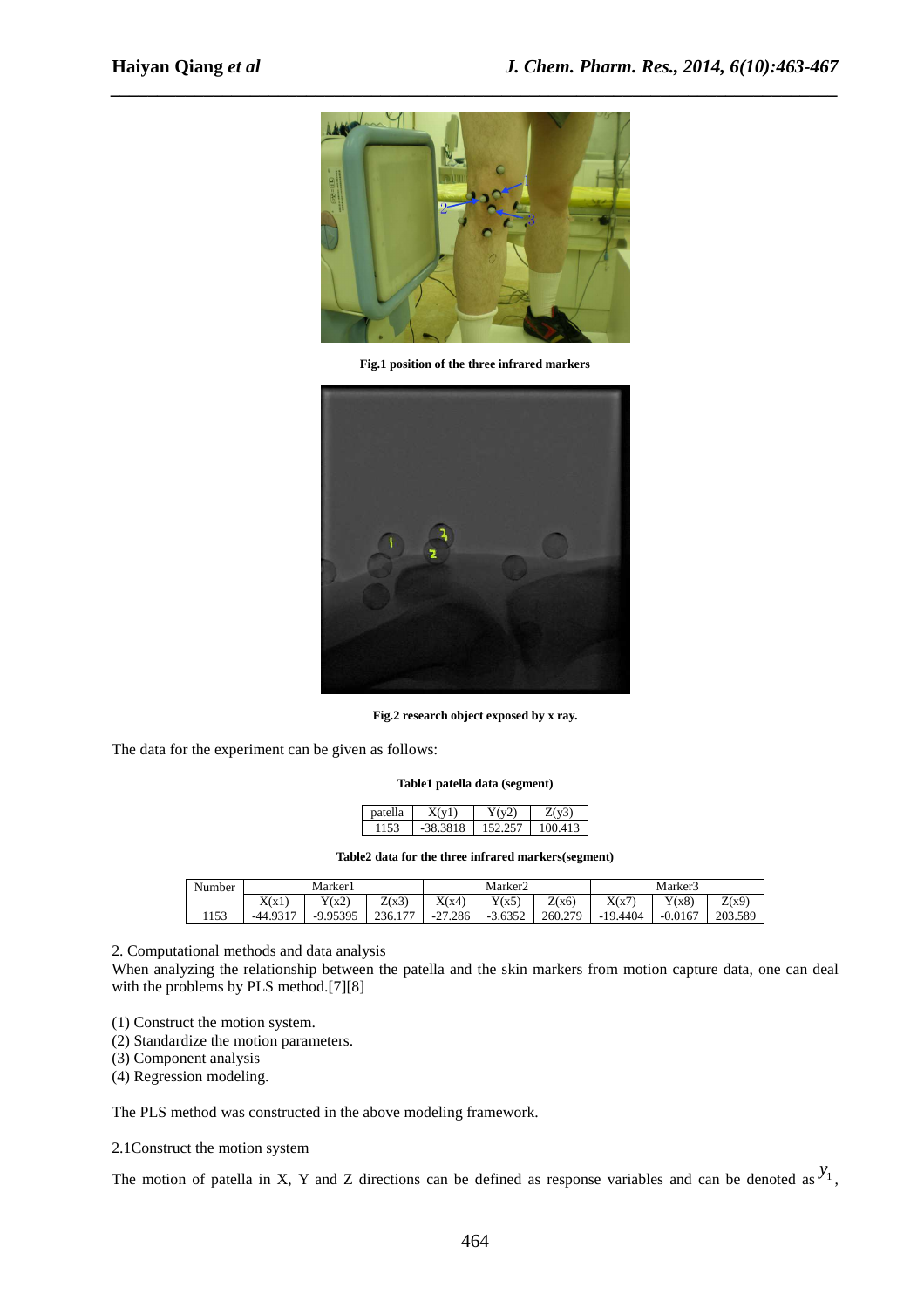$y_2$  and  $y_3$ . The motion of skin markers in X,Y and Z directions can be defined as predictor variables and can be denoted as  $x_1$ ,  $x_2$ ,  $x_3$ ,  $x_4$ ,  $x_5$ ,  $x_6$ ,  $x_7$ ,  $x_8$  and  $x_9$ .

*\_\_\_\_\_\_\_\_\_\_\_\_\_\_\_\_\_\_\_\_\_\_\_\_\_\_\_\_\_\_\_\_\_\_\_\_\_\_\_\_\_\_\_\_\_\_\_\_\_\_\_\_\_\_\_\_\_\_\_\_\_\_\_\_\_\_\_\_\_\_\_\_\_\_\_\_\_\_*

There would be nine predictor variables which would do harm to the regression model. So, the centre of gravity of spatial triangles had been found to simplify the predictor variables by the data in the experiment. And the new variables are  $x_{c1}$ ,  $x_{c2}$  and  $x_{c3}$  which is illustrated in table3.

**Table3 new variables (segment)** 

| data |            |            |          |
|------|------------|------------|----------|
| 1153 | $-30.5527$ | $-4.53528$ | 233.3483 |

2.2Standardize the motion parameters

The parameters with different units and magnitude should be standardized to eliminate the influence of dimension, which would make the parameter analysis more reasonable. The motion parameters were standardized by equation 1.

$$
x_{ij}^* = \frac{x_{ij} - \overline{x}_j}{s_j},_{j=1,2,\text{L},p}^{i=1,2,\text{L},b}
$$
\n(1)

The standardized motion parameters of the patella and skin markers were listed in table 4. The observation data matrix were  $E_0 = [x_{c1}^*, x_{c2}^*, x_{c3}^*]$  and  $F_0 = [y_1^*, y_2^*, y_3^*]$ 

#### **Table4 Standardized data (segment)**

| Standardize | - -<br>$\mathcal{N}_{\alpha}$<br>ັ້ | $\bullet$<br>$\mathcal{N}_{\alpha}$<br>∸ | ъ.<br>$\mathcal{N}_{\alpha}$ |                     |                |
|-------------|-------------------------------------|------------------------------------------|------------------------------|---------------------|----------------|
| 1153        | 0.553266                            | $-2.10763$                               | $-0.48703$                   | 2.2527<br>$ \prime$ | 1.22067<br>- 1 |

2.3 Component analysis

According to the calculation, only two components should be extracted. The cross validation  $Q_2^2 = -0.1045 < 0.0985$  which met the accuracy requirements of the model. The value of  $W_h$  and  $W_h^*$  were shown in table 6. The score  $\hat{\mathcal{F}}_h$  of the components  $f_h$  were listed in table 7.

|                 | and | $W_h$ (segment) |
|-----------------|-----|-----------------|
| Table6 value of |     |                 |

| variable           | $\mathcal{W}_1$ | $W_2$     | ×<br>$\mathcal{W}_1$ | ×<br>$W_2$ |
|--------------------|-----------------|-----------|----------------------|------------|
| $\mathcal{X}_{c1}$ | $-0.5215$       | $-0.6324$ | $-0.5215$            | $-0.5323$  |
| $x_{c2}$           | 0.8208          | $-0.5552$ | 0.8208               | $-0.7127$  |
| $x_{c3}$           | $-0.2331$       | $-0.5402$ | $-0.2331$            | $-0.4954$  |
|                    |                 |           |                      |            |

| <b>Table7</b> | score $\mathcal{I} h$ of the components $\mathcal{I} h$ (segment) |  |
|---------------|-------------------------------------------------------------------|--|
|               |                                                                   |  |

| No |           |           |        |  |  |                                                                                                                |  |
|----|-----------|-----------|--------|--|--|----------------------------------------------------------------------------------------------------------------|--|
| دی | $-1.9049$ |           |        |  |  | $-3.1034$ $-2.1147$ $-2.5295$ $-1.7710$ $-1.5028$ $-1.7900$ $-1.7071$ $-0.9420$ $-1.1496$                      |  |
| ึ  | 1.4489    | $-0.7839$ | 0.6987 |  |  | $\vert$ -0.2703 $\vert$ 0.2022 $\vert$ -0.1085 $\vert$ -0.4657 $\vert$ -1.0328 $\vert$ -0.1124 $\vert$ -0.5850 |  |

2.4 Regression model

Regression model of  $\mathcal{Y}_k$ ,  $t_1$  and  $t_2$  can be made according to table6 and table7.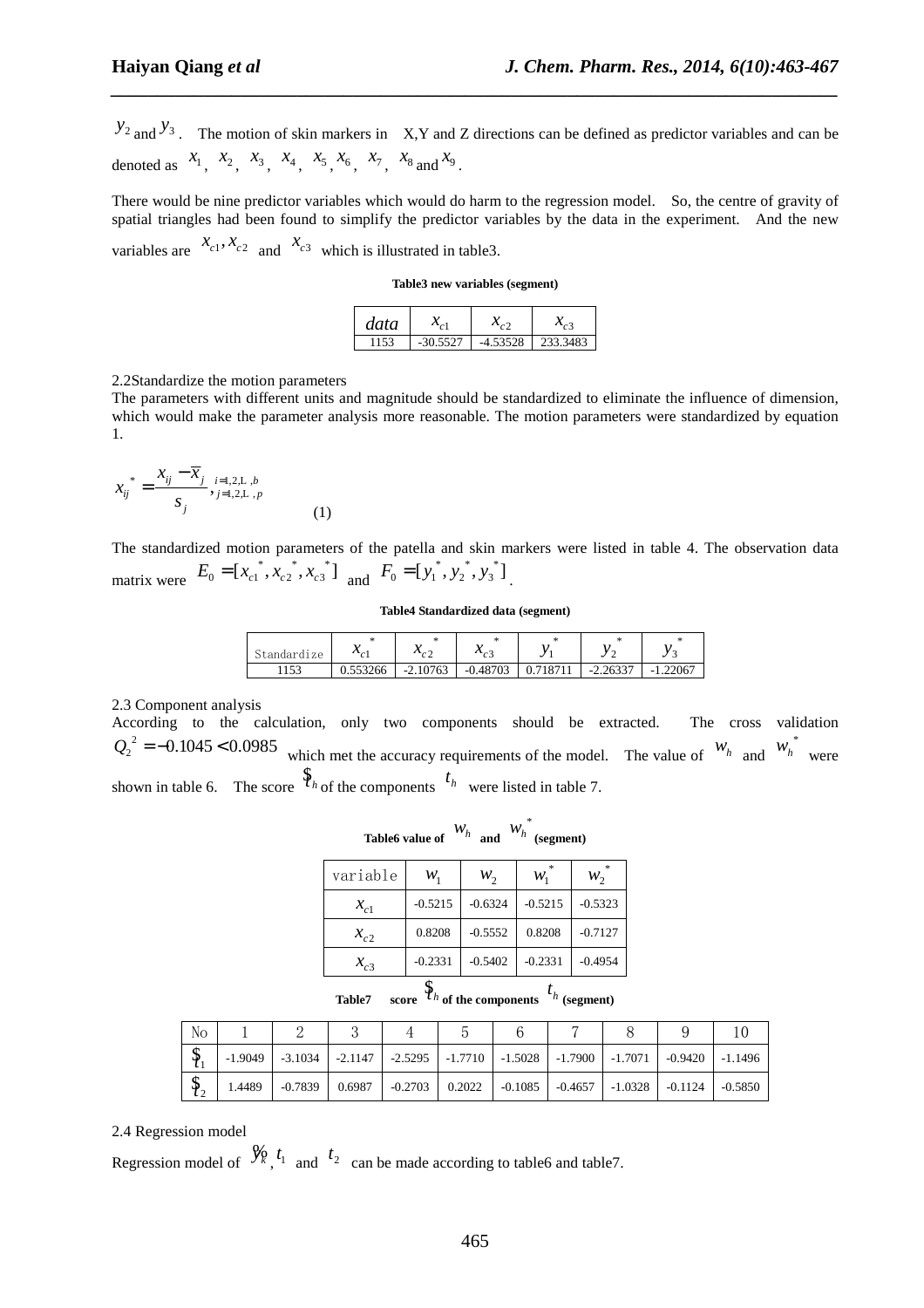$\mathcal{Y}_k = r_{1k} t_1 + r_{2k} t_2, k = 1,2,3$  (2)

A function can be created by the former standardized variable  $\frac{\mathcal{X}_0}{\mathcal{Y}}$  and component  $t_h$ .  $t_h = w_{1h}^* \mathcal{X}_1 + w_{2h}^* \mathcal{X}_2 + w_{3h}^* \mathcal{X}_3$  (3)

The PLS regression model can be built by components  $t_1$  and  $t_2$ .  $\mathcal{Y}_k = (r_{1k} w_{11}^* + r_{2k} w_{12}^*) \mathcal{X}_k + (r_{1k} w_{21}^* + r_{2k} w_{22}^*) \mathcal{X}_k + (r_{1k} w_{31}^* + r_{2k} w_{32}^*) \mathcal{X}_k$ <sup>4</sup>

Where,  $r_h$  represents for regression coefficient. The model can be as follows by taking all the parameters in.

$$
\begin{aligned} \n\mathcal{Y}_1 &= -0.0783\mathcal{X}_1 + 0.1395\mathcal{X}_2 - 0.0323\mathcal{X}_3 \\ \n\mathcal{Y}_2 &= -0.0372\mathcal{X}_1 + 0.986\mathcal{X}_2 + 0.1374\mathcal{X}_3 \\ \n\mathcal{Y}_3 &= -0.2710\mathcal{X}_1 + 0.6688\mathcal{X}_2 - 0.0809\mathcal{X}_3 \n\end{aligned}
$$

*\_\_\_\_\_\_\_\_\_\_\_\_\_\_\_\_\_\_\_\_\_\_\_\_\_\_\_\_\_\_\_\_\_\_\_\_\_\_\_\_\_\_\_\_\_\_\_\_\_\_\_\_\_\_\_\_\_\_\_\_\_\_\_\_\_\_\_\_\_\_\_\_\_\_\_\_\_\_*

To undo the standardized variables into original variables, the regression equation can be,



**Fig.4 Predicted value in Y direction**